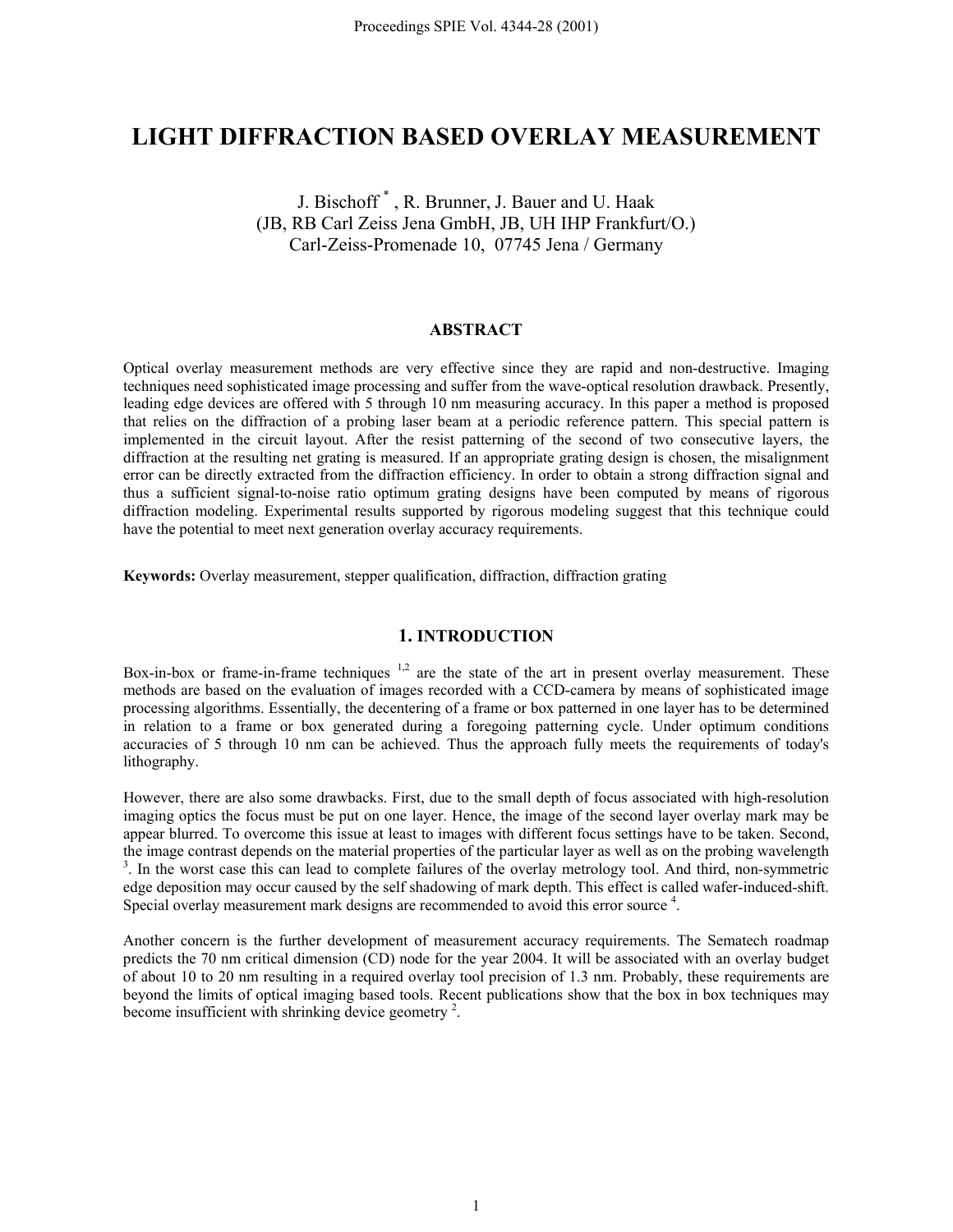## **2. BASIC PRINCIPLE**

In spite of the high lateral and vertical resolution of non-optical techniques such as scanning electron microscopy and atomic force microscopy applied to overlay metrology, optical methods have the crucial advantage of being rapid and non-destructive. Light based metrology principles can be maintained if the diffraction is purposely applied to get more information about the causing scatterer. This has been shown successfully in the field of CD- $\frac{1}{2}$  metrology where the so-called optical scatterometry  $5-7$  and related spectral methods  $8$  have been evolved to serious competitors.

Diffractive zone plate alignment marks have been proposed by Feldman and White<sup>9</sup>. We propose an overlay measurement technique that makes use of the defined diffraction of light. This technique can be applied both for the stepper evaluation and for the overlay measurement of consecutive patterning layers.

As for the stepper qualification, the following scenario is proposed. After being coated with photoresist the wafer is exposed with the mask containing a special diffractive overlay mark. This overlay mark comprises a simple transmission grating with a line-to-space-ratio greater than 1:1 for a positive resist and less than 1:1 for negative one. (On a first glance, a factor 3, that is to say either 3:1 (positive) or 1:3 (negative) seems to be a reasonable choice which results as can be seen later to a duty cycle of 1:1 in the overlay pattern to be measured.)

After printing the mask, the latent overlay grating has a period p on the wafer. We call this first grating primary grating. The inverse of the grating period can be considered as a spatial frequency 1/p. In a second step, a stepper repositioning is done including an additional offset of exactly half a period of the overlay grating. Then, the wafer is exposed again with the same dose as before and thereafter, the resist is developed. The further procedure shall be exemplified with the positive resist process. In case of accurate alignment, the spaces (or lines, respectively in case of applying a negative resist) of the second exposed grating or secondary grating fit exactly in the larger lines of the first one. The result is a grating with the doubled spatial frequency  $2/p$ . If the second exposure is misaligned caused by the stepper tool error the spaces of the second grating are shifted either to the right or to the left in relation to those of the primary grating. In other words the resulting grating keeps the period p. Figure 1 shows a schematic example of a negative resist and figure 8 contains cross sectioning micrographs of a overlay pattern printed in positive resist.

Now the overlay measurement can be performed by illuminating the overlay mark with a laser beam at normal incidence. Choosing an appropriate wavelength, the first order diffraction disappears if the misalignment approaches zero due to the doubling of the grating frequency. The right wavelength-to-period ratio can be found by means of the well known grating equation:

$$
\sin \theta_m = m \cdot \frac{\lambda}{p}
$$

with m being the diffraction order,  $\theta_m$  the angle of this order and  $\lambda$  the wavelength of the probing beam. In order to allow the first diffraction order to propagate for a period p and suppress it for half the period p/2, the wavelength-to-period ratio has to be chosen between:

$$
0.5 < \frac{\lambda}{p} < 1
$$

For instance, a He-Ne laser with 633 nm is suited for a basic grating period of 1 micron. In this case, the first order reflection is deflected at about 39.3 degrees from the normal direction.

Our next consideration shall be devoted to the question whether this principle can be transferred to the overlay measurement between consecutive patterning cycles. To this end, let's have a closer look at the underlying procedure of overlay measurement. Shortly, the procedure runs as follows. First, a primary grating is generated in the first patterning cycle. Depending on the particular technology step this primary grating can be etched for example in poly-silicon or oxide. After completing this technology step, the next patterning cycle is launched with the resist coating step. The reticle for the photolithographic exposure contains the same overlay grating like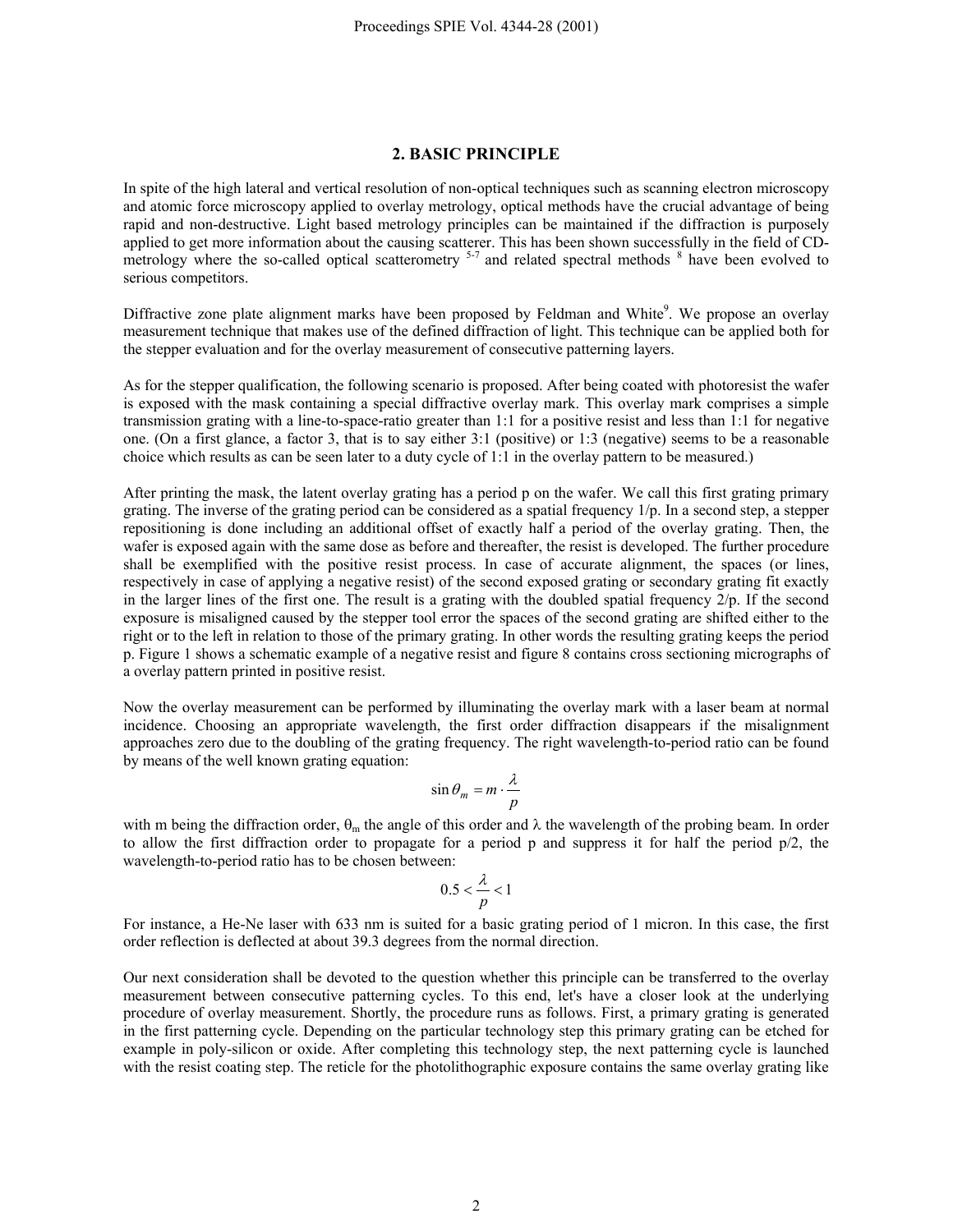the reticle used in the foregoing patterning step, but it is displaced by half a grating period on the mask layout. Then, the wafer is developed and the secondary grating is printed in photoresist.

Evidently, the straightforward principle explained above cannot be directly applied to overlay measurement since the two patterns are usually made of different materials, e.g., resist and silicon or oxide. Thus the resulting grating originating from the superposition of the primary and secondary grating will not double its frequency even in the case of perfect overlay. However, it may become symmetric. This means that the plus and the minus first order will provide the same efficiency for ideal alignment. Hence, the basic principle can be maintained by measuring the difference between the plus and minus first diffraction order.

## **3. MODELING**

#### **3.1 Theory**

Generally, the relation between overlay error and diffraction signal will be non-linear. Therefore the diffraction response versus overlay error must be calculated as accurate as possible. Moreover, due to the very fine geometry, the light polarisation has to be taken into consideration. This can only be done by full electromagnetic approaches. An overview over the most widely accepted methods is given for instance in <sup>10</sup>. The Rigorous Coupled Wave Approach  $(RCWA)^{11,12}$  which adheres to the modal methods with Fourier expansion has been evolved to one of the most versatile and robust algorithms for the diffraction computation of multilayer gratings. A characteristic feature of the RCWA is the so-called slicing where the grating profile is decomposed in a number of thin slices in which the refraction index is independent on the normal direction. Basically, this method relies on the transformation of Maxwell's equations within a slice into a system of differential equations for the transversal field components. Then, these equations are Fourier factorised and solved by means of an Eigenvector/Eigenvalue decomposition. And eventually, the elementary solution matrices in every slice are coupled recursively to connect cause and response fields on the front side and back side of the multilayer system. This procedure was implemented numerically in the UNIGIT $^{\circledcirc}$ -code.

#### **3.2 Modeling Results**

Now we are going to verify the qualitative arguments made in section 2 by means of numerical simulations. First, the stepper qualification, i.e., the resist in resist grating shall be considered. Here, two cases shall be investigated – a resist (Shipley positive resist DUV 210) grating with a period of 1 micron that is illuminated with a 633 nm beam and a resist grating with 600 nm period probed with 442 nm wavelength (He-Cd laser). The mean duty cycle (line-to-space ratio) was set to 3:1. To investigate the impact of the duty cycle, additional computations were performed with increased and decreased ratios. In all cases a resist thickness of 420 nm was assumed corresponding to the IHP resist process. Then the misalignment was changed gradually from –100 nm through +100 nm and the diffraction efficiency of the first order in reflection was calculated for both polarisation cases namely TE and TM. The results are depicted in figures 3a through 3c. Figure 3a shows the TE-polarisation case and figure 3b shows the TM-case for the 1 micron grating illuminated with 633 nm. Here, the spacewidth s of the basic grating served as a parameter. It was varied from 0.2 through 0.3 microns (which corresponds to duty ratios of 4:1 and 2.3:1). For the definition of the spacewidth see figure 8.

From these simulations the following conclusions can be drawn:

- First, the feasibility of the basic principle explained in section 2 is confirmed. That is to say, the first order diffraction drops to zero in the state of best alignment.
- Second, a non-linear parabolic dependence is observed between first order diffraction efficiency and alignment error. The slope of the curve is zero at zero error. This means low sensitivity of the method at small tool errors. Having an efficiency value of 0.002% at 1 nm and of about 10 at 100 nm misalignment, the required dynamic range is about  $5.10^3$ .
- Third, working with TM-polarised light gives a stronger signal compared to illumination with TEpolarisation, although in the best case ( $s = 0.3 \mu m$ ) the modulation is nearly equal. However, in general the polarisation impact is also dependent on other factors such as the resist thickness.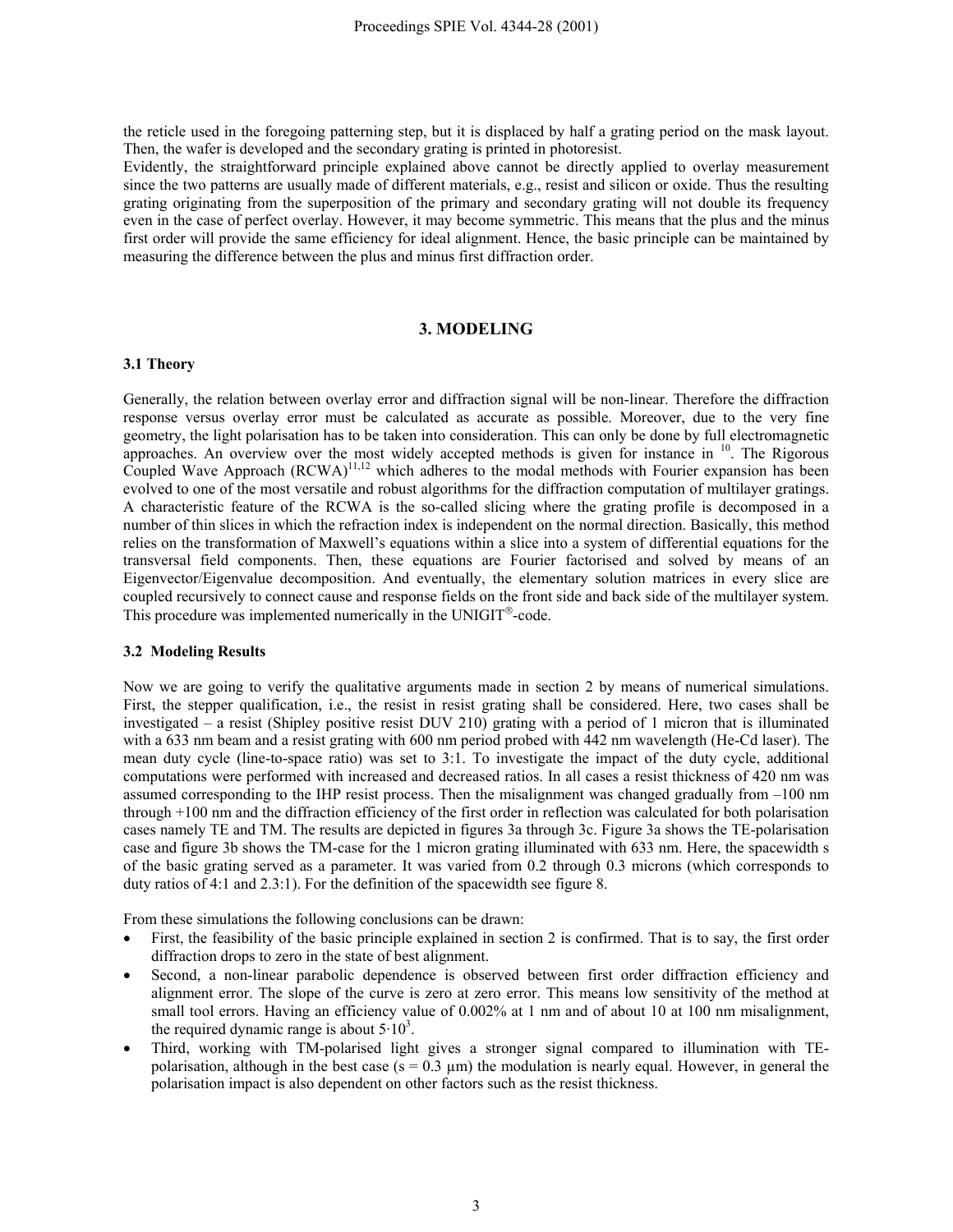• Fourth, the best sensitivity is expected for an increased width of the spaces s (low duty ratio).

Next, the overlay measurement technique shall be investigated numerically. Since the Poly-silicon layer is particular critically we focused our efforts on this technology step. In contrast to the stepper qualification we considered the alignment of a resist line grating relative to a previously patterned Poly-Si Grating. The cross section of the complete multilayer stack is depicted in figure 4. The ARC layer is necessary for the second resist patterning thus covering the Poly-Si lines. It has a thickness of 20 nm at the bottom and of 40 nm at the top of the Poly-Si lines. Below the ARC a 5 nm thick gate oxide layer was deposited. The Poly-Si lines are 200 nm in height whereas the resist lines are 420 in height. Figure 5 shows the computed diffraction efficiencies for the +1. diffraction order in reflection for normal incidence of a 633 nm laser beam. The -1. order curves are not depicted since they are mirrored on the y-axis due to the inherent symmetry of the arrangement. Obviously, the curves do not drop to zero for diminishing overlay error. However, if we consider the difference between the +1. and the -1. order the optimum constellation observed from the resist in resist case can be retained, i.e., the signal can be forced to zero at zero alignment error. Moreover, the difference signals (bold curves) show two benefits:

- First, the curves are pretty linear. This facilitates the calibration of the overlay sensor. Furthermore, the measurement accuracy is expected to better than in the resist in resist case. The required dynamic range is reduced to  $10^2$  (related to an alignment error range from 1 nm through 100 nm).
- Second, the signal changes its sign with a zero crossing. In this way, the direction of the misalignment can be derived, i.e., a negative signal corresponds to a negative shift and a positive one to a positive shift.
- Third, a stronger signal sensitivity is observed for TE polarised light.

## **4. EXPERIMENTAL**

So far, we proved the feasibility of the proposed diffractive overlay measurement by means of rigorous modeling. In this section, some of the results shall be verified by experiment. Again the two cases, stepper qualification and Poly-Si overlay shall be investigated. Two 8 inch silicon wafers were prepared - one with a resist pattern and one with a developed resist pattern above an underlying Poly-Si layer. The photolithographic exposure was performed with a Nikon DUV stepper. Here, we used a special mask design that was developed for the particular application of generating test patterns for the optical CD metrology. Among other patterns the mask contains line/space patterns with line/space ratios ranging from 1:4, 1:3, 1:1, 3:1 to 4:1 and with 1  $\mu$ m pitch after printing onto the wafer. In the second exposure, the reticle was offset perpendicular to the grating lines. In addition to the basic offset of a half grating period (500 nm), an overlay error simulating offset was chosen ranging from -100 nm in steps of 25 nm through +100 nm. This overlay error was assigned to the rows on the wafer, i.e., the first row corresponds to +100 nm misalignment and so on. Eventually, according to the local secant across the wafer three (top and bottom) to nine (center) exposure fields with identical nominal displacement were printed onto the wafer.

Following, the actual alignment error was measured by means of CD scanning electron microscopy (SEM). Figure 6 presents some representative examples of SEM-micrographs. It contains two different alignment states out of 9 possible ones for the resist in resist pattern (the dark areas are the spaces). In the frame of this paper, the central column of exposure fields was selected for the investigations. Further evaluations of the neighboured fields must be adjourned to a later date. From these more comprehensive measurements a statistical evaluation can be derived. While the left hand side shows the secondary grating displaced relative to the primary grating by a nominal value of 75 nm, the right hand side presents the best case with no alignment error. This corresponds to the anticipated doubling of the grating frequency. The displacement measurements by means of these micrographs also reveal that there are deviations from the nominal values. Essentially, these deviations shown in table 1 are caused by the tool error of the stepper.

| Nominal            |          |       |       |        |  |       |          |
|--------------------|----------|-------|-------|--------|--|-------|----------|
| Displacement in nm | $-100$   | $-75$ | $-50$ | $-25$  |  |       | $+100$   |
| Measured           |          |       |       |        |  |       |          |
| Displacement in nm | $-125.5$ | $-80$ | $-49$ | $-23.$ |  | $+50$ | $-104.5$ |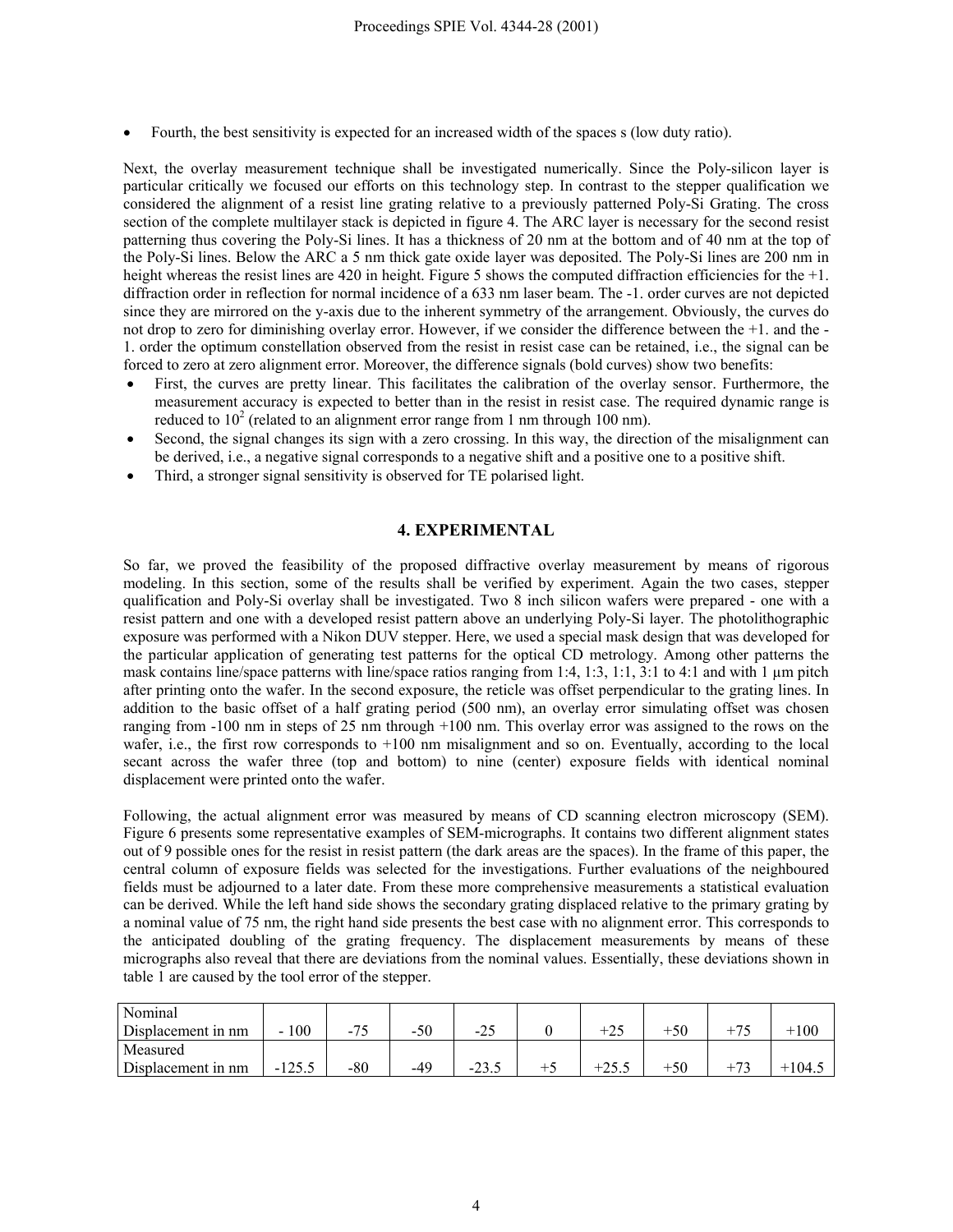After examining the overlay patterns by means of the CD-SEM, the optical measurements were performed in the next step. The experimental arrangement corresponds mainly to the schema depicted in figure 2. The overlay patterns having dimensions of 1 by 3 mm were illuminated with a 633 nm laser beam focused to about 0.8 mm in diameter on the wafer surface. Then, the diffracted light was measured using a photosensitive element. Several measurements were performed per site with repositioning the sample. In addition, the incident intensity was measured each time before moving to the next measuring site. The diffraction efficiency is then obtained from the intensity ratio (diffracted to incident energy). Last, the measured diffraction values were compared with the modeling results. Figure 7 exhibits the results for the resist in resist grating. Obviously, the agreement between SEM-measurement and optical diffraction measurement is quite good. Some slight deviations might arise from local overlay variations within the measuring field, from photometric measurement uncertainties and from profile slopes differing from the 90 degrees assumed for the modeling.

Finally, cross sectioning preparations were made from the test wafer. Generally, the analysis of these micrographs confirmed the results obtained from the top down measurements. Besides, these micrographs served as input profiles for the modeling. Figure 8 shows two alignment states (LHS misaligned, RHS aligned) for the resist in resist case and figure 9 for the resist in Poly-Si grating.

## **5. CONCLUSION**

An alternative method for overlay metrology in microtechnology was presented. This method is based on the light diffraction at grating patterns shifted against each other. Beside overlay metrology, stepper alignment qualification might be another important application. The basic principle of the proposed method relies on the symmetry of the resulting overlay mark in case of ideal alignment. Here it was shown that either the diffraction efficiency in the first order (resist in resist pattern) or the difference between the two first orders (resist in nonresist pattern) has to be used as signal. The physical considerations were examined by means of rigorous modeling. Besides, optimum overlay patterns were derived from the simulations. Finally, the proof of the experimental feasibility was given. The obtained results are very encouraging. Experimental results show good conformity with the mathematical modelling. Essentially, the method seems to have the potential for overlay measurement accuracy down to 1 nanometer. Much more work is necessary to obtain more clarity about the practicability and attainable accuracy of the proposed technique.

#### **ACKNOWLEDGEMENT**

This work was financially supported by the Thuringia State Ministry of Science, Research and Arts (TMWFK) under Grant No. B509-99033. Besides, we like to thank Mrs. Naumann from IHP Frankfurt/O. for the SEMpreparations.

#### **REFERENCES**

1. S. H. Fox, R. M. Silver, E. Kornegay and M. Dagenais, "Focus and edge detection algorithms and their relevance to the development of an optical overlay calibration standard," Proc. SPIE **3677**, pp. 95-106, 1999.

2. V. C. Jai Prakash and C. J. Gould," Comparison of optical, SEM, and AFM overlay measurement," Proc. SPIE **3677**, pp. 229-238, 1999.

3. J.-S. Han, K. Hak, J.-L. Nam, M.-S. Han, S.-K. Lim, S. D. Yanowitz, N. P. Smith and A. M. Smout, "Effects of illumination wavelength on the accuracy of optical overlay metrology," Proc. SPIE **3051**, pp. 417-425, 1997.

4. J. Yang, S. B. Lee, S.-C. Oh, H. Huh and S.-B. Han, "Novel design of WIS-free overlay measurement mark," Proc. SPIE **3998**, pp. 764-772, 2000.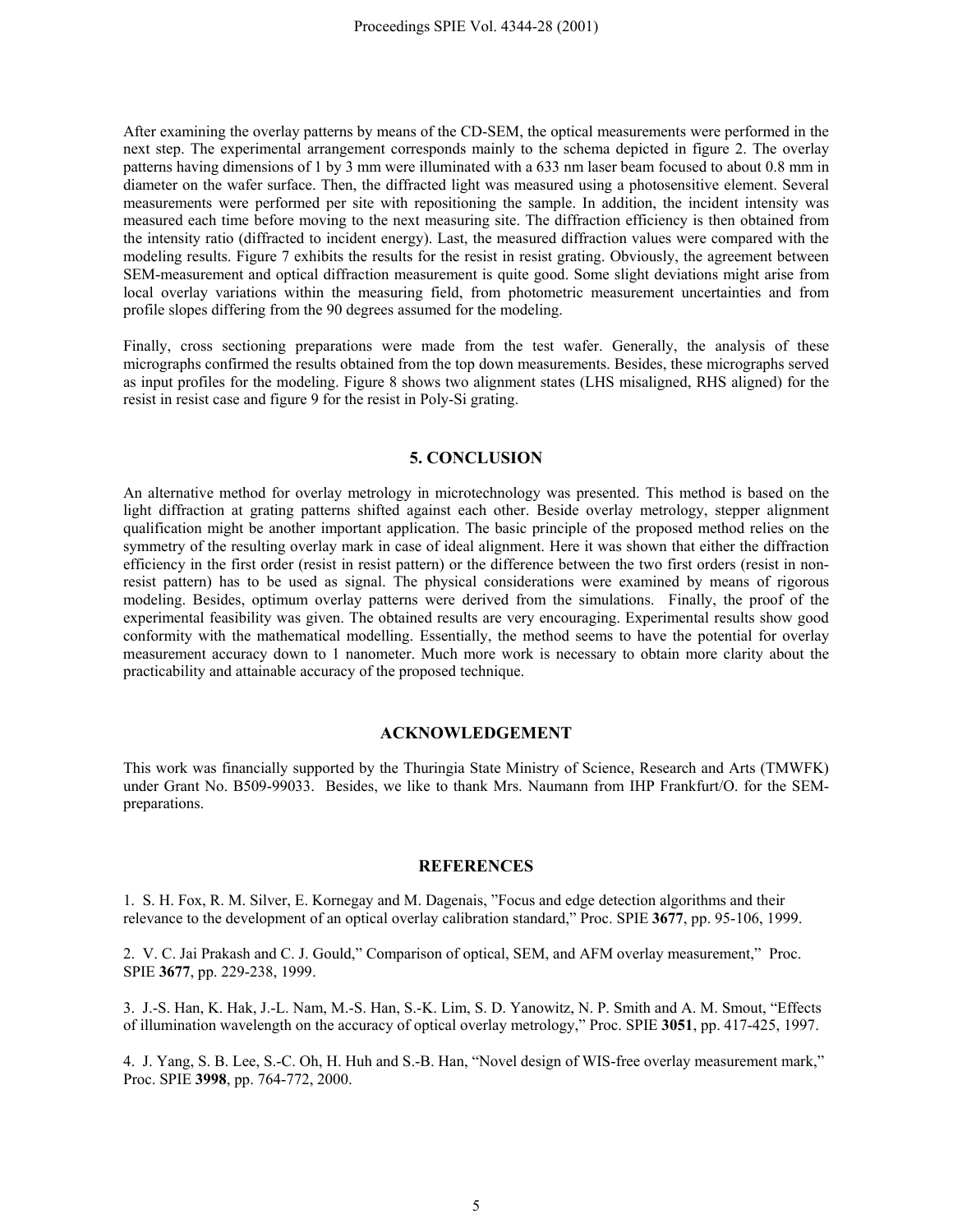5. J. R. McNeil, S. S. H. Naqvi, S. M. Gaspar et. al., "Scatterometry applied to microelectronic processing," Microlithography World, pp. 16-22, Nov./Dec. 1992.

6. J. Bischoff, J. Bauer, U. Haak, L. Hutschenreuther and H. Truckenbrodt, "Optical scatterometry of quarter micron patterns using neural regression," Proc. SPIE **3332**, pp. 764-772, 1998.

7. S. A. Coulombe, B. K. Minhas, C. J. Raymond, S. S. H. Naqvi and J. R. McNeil, "Scatterometry measurement of sub-0.1 µm linewidth gratings," J. Vac. Sci. Technol. B **16**, pp. 80-87, 1998.

8. X. Niu, N. Jakatdar, J. Bao, C. Spanos and S. Yedur, "Specular Spectroscopic Scatterometry in DUV Lithography," Proc. SPIE **3677**, pp. 159-168, 1999.

9. M. Feldman, A. D. White and D. L. White, "Method and apparatus for aligning mask and wafer members," U.S. Patent 4326805, 1982.

10. J. Bischoff, "Beiträge zur theoretischen und experimentellen Untersuchung der Lichtbeugung an mikrostrukturierten Mehrschichtsystemen," Habilitationsschrift (Thesis habil.), TU Ilmenau/ Germany 2000.

11. M. G. Moharam, D. A. Pommet, E. B. Grann, and T. K. Gaylord, "Stable implementation of the rigorous coupled-wave analysis for surface-relief gratings: enhanced transmittance matrix approach," J. Opt. Soc. Am. **A 12**, pp. 1077-1086, 1995.

12. Lifeng Li, "Multilayer modal method for diffraction gratings of arbitrary profile, depth, and permittivity," J. Opt. Soc. Am. **A 10**, pp. 2581-2591, 1995.

<sup>•</sup> Correspondence: email: j.bischoff@zeiss.de; phone: +493641 64 2850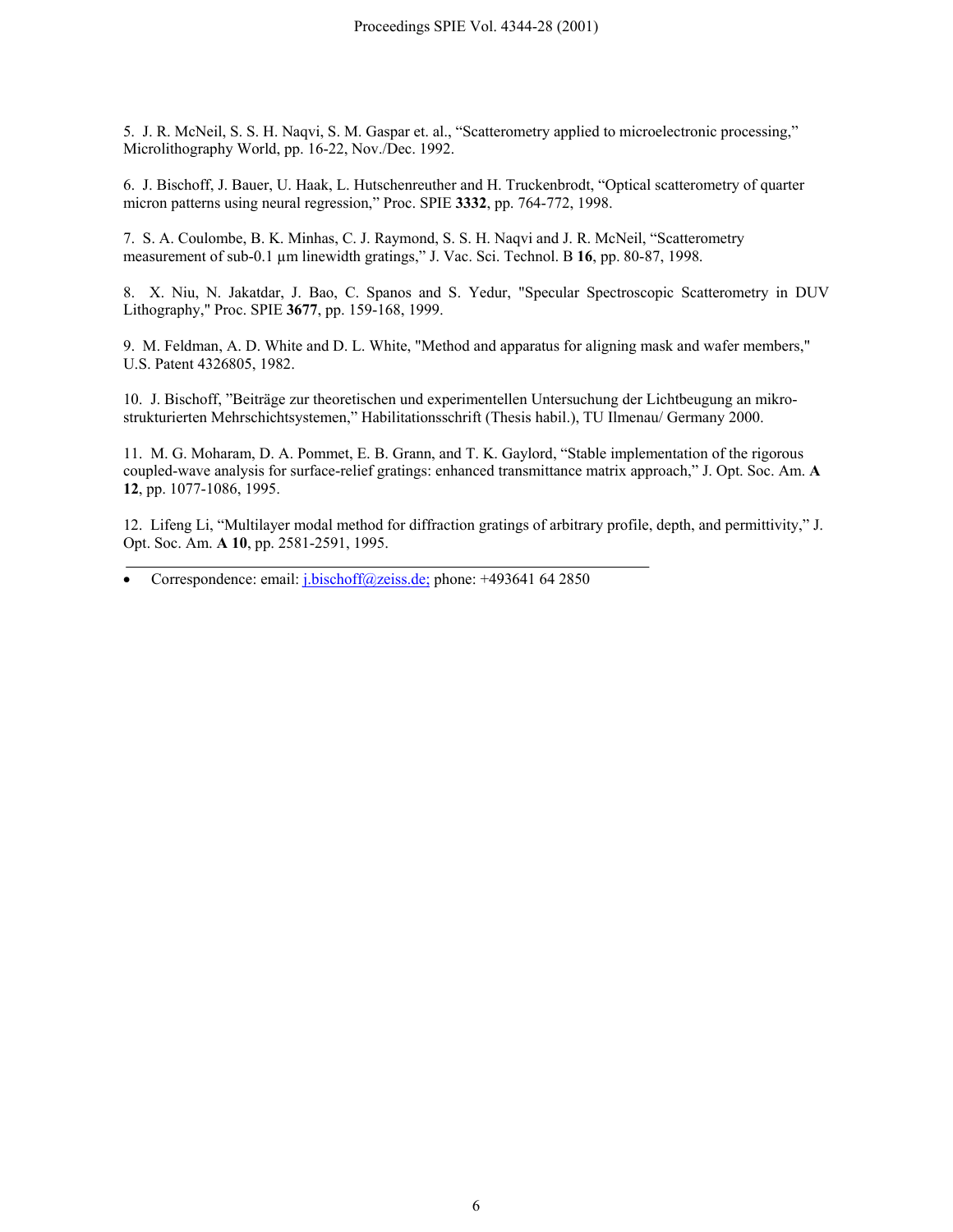Proceedings SPIE Vol. 4344-28 (2001)

## **FIGURES**



Figure 1: Schematic layout of the diffractive overlay mark



Figure 2: Experimental arrangement for the overlay measurement using diffractive marks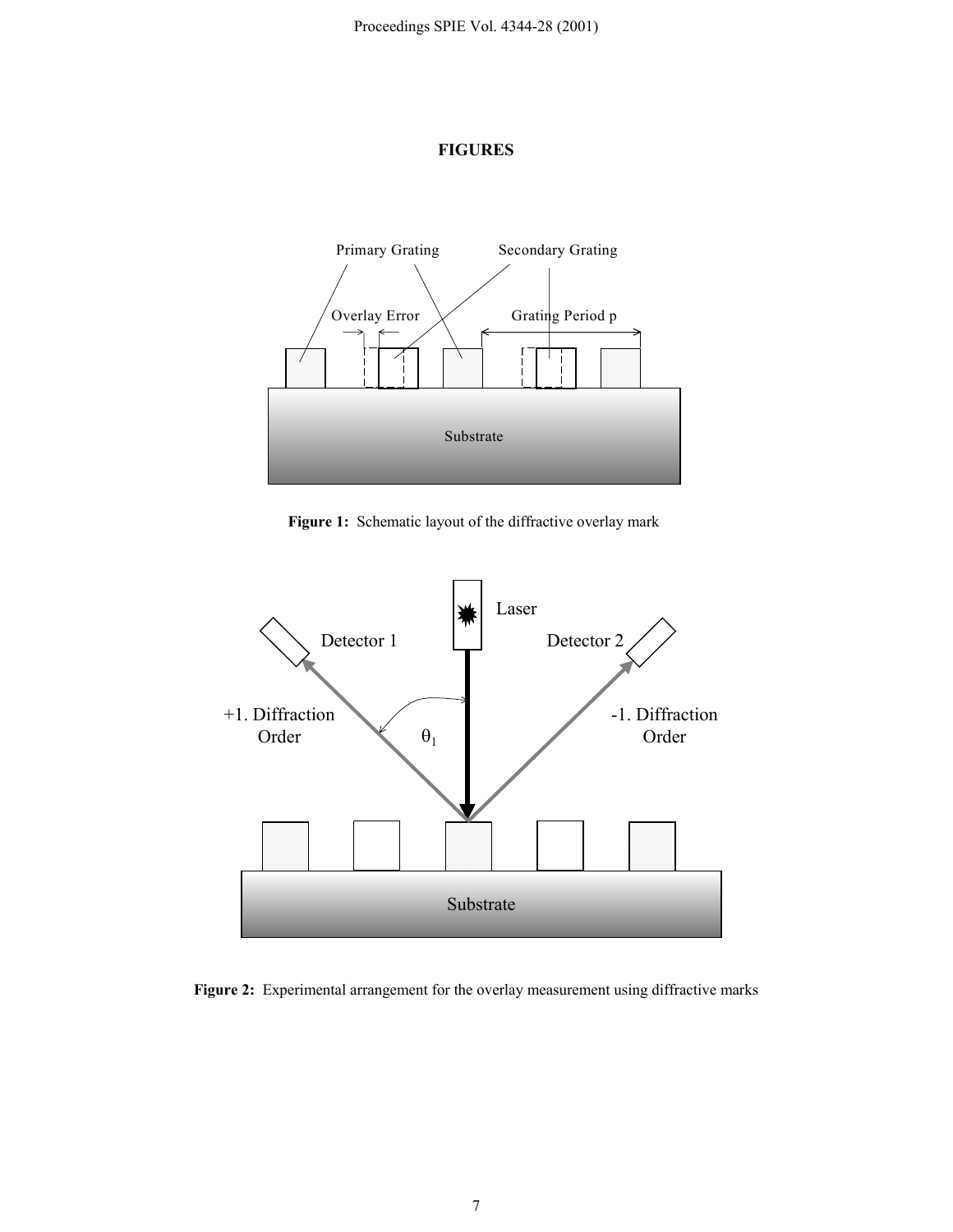

**Figure 3a:** Simulation of the +1. diffraction order efficiency vs. lateral misalignment for the 1 µm grating probed with 633 nm in TE-polarized light with the spacewidth s of the basic grating as parameter



**Figure 3b:** Same as Fig. 3a, but TM-polarization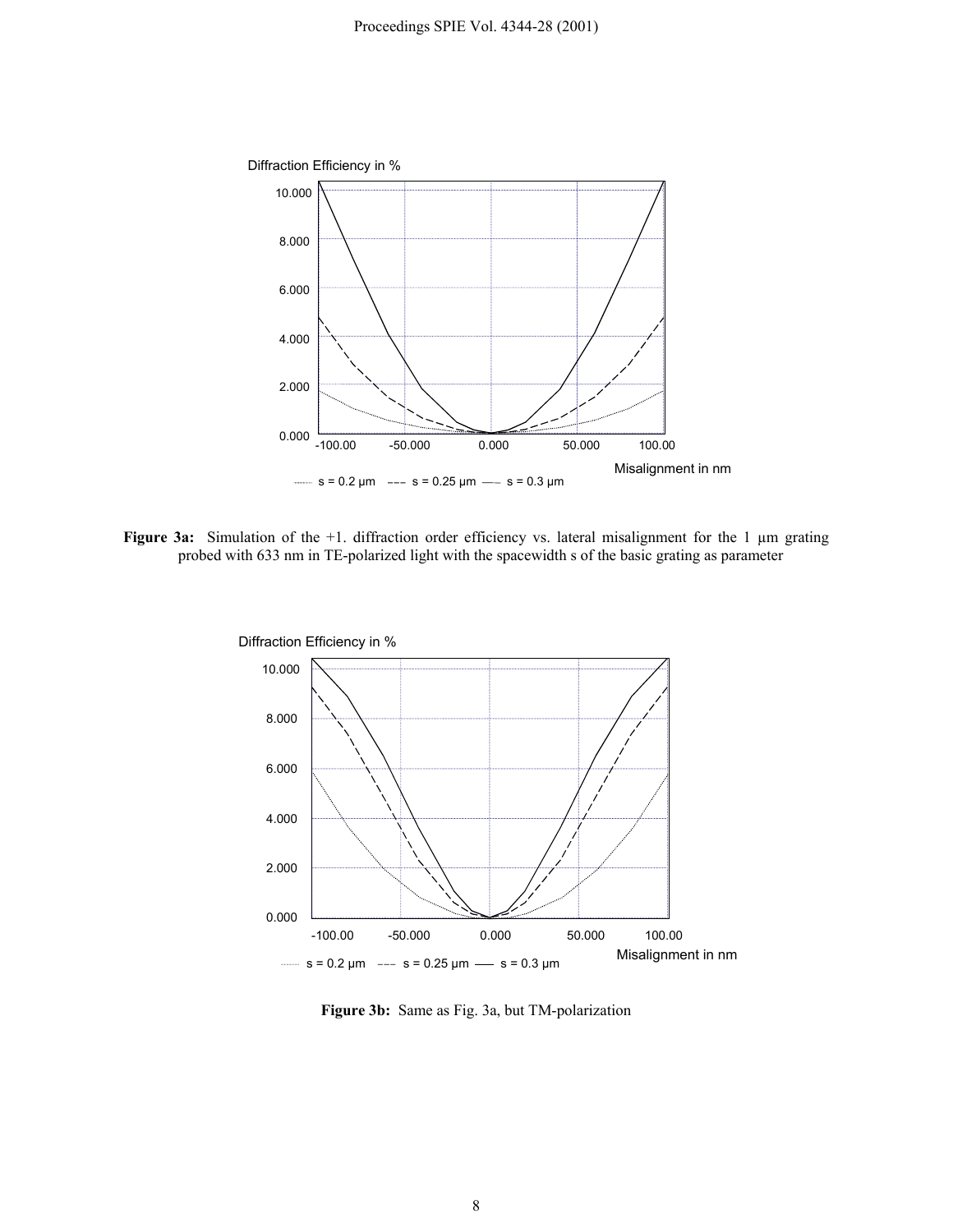

**Figure 3c:** Comparison of the response (1. order efficiency) for a 1  $\mu$ m pitch grating probed with  $\lambda = 633$  nm (TE - slim solid line, TM - slim dashed line) with a 600 nm grating pitch probed with 442 nm (TE - bold solid line, TM - bold dashed line)



**Figure 4:** Schematic illustration of the Poly-Si layer overlay pattern after resist development of the following patterning cycle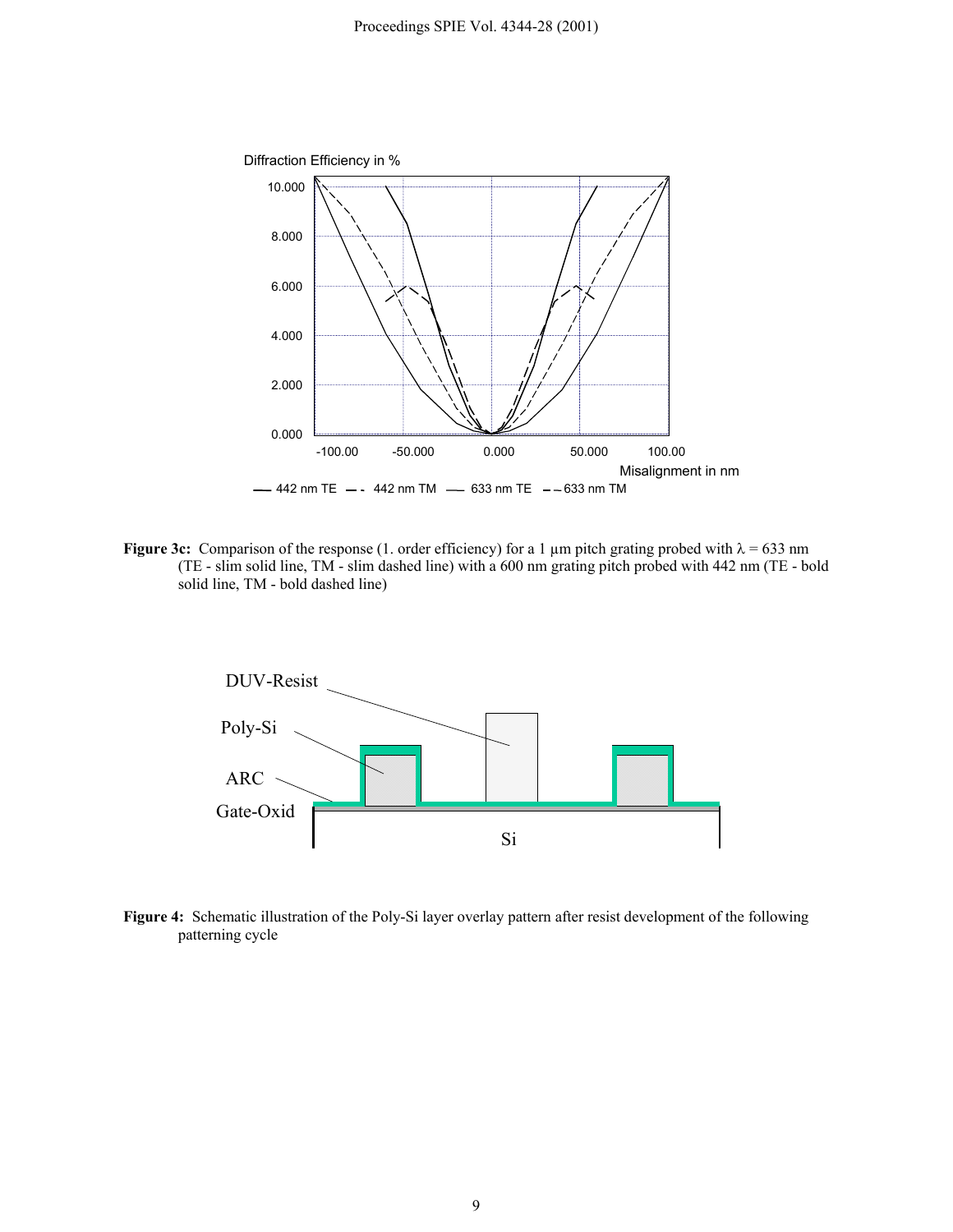

Figure 5: Simulation of the detector response for the Poly-Si overlay pattern presented in figure 4. The slim lines show the +1. order diffraction efficiencies (the -1. order are mirrored on the y-axis thus having a negative slope) and the bold lines present the difference D between the +1. and the -1. order (solid lines -TE, dashed lines - TM).



RHS: without overlay error, i.e., with no nominal displacement )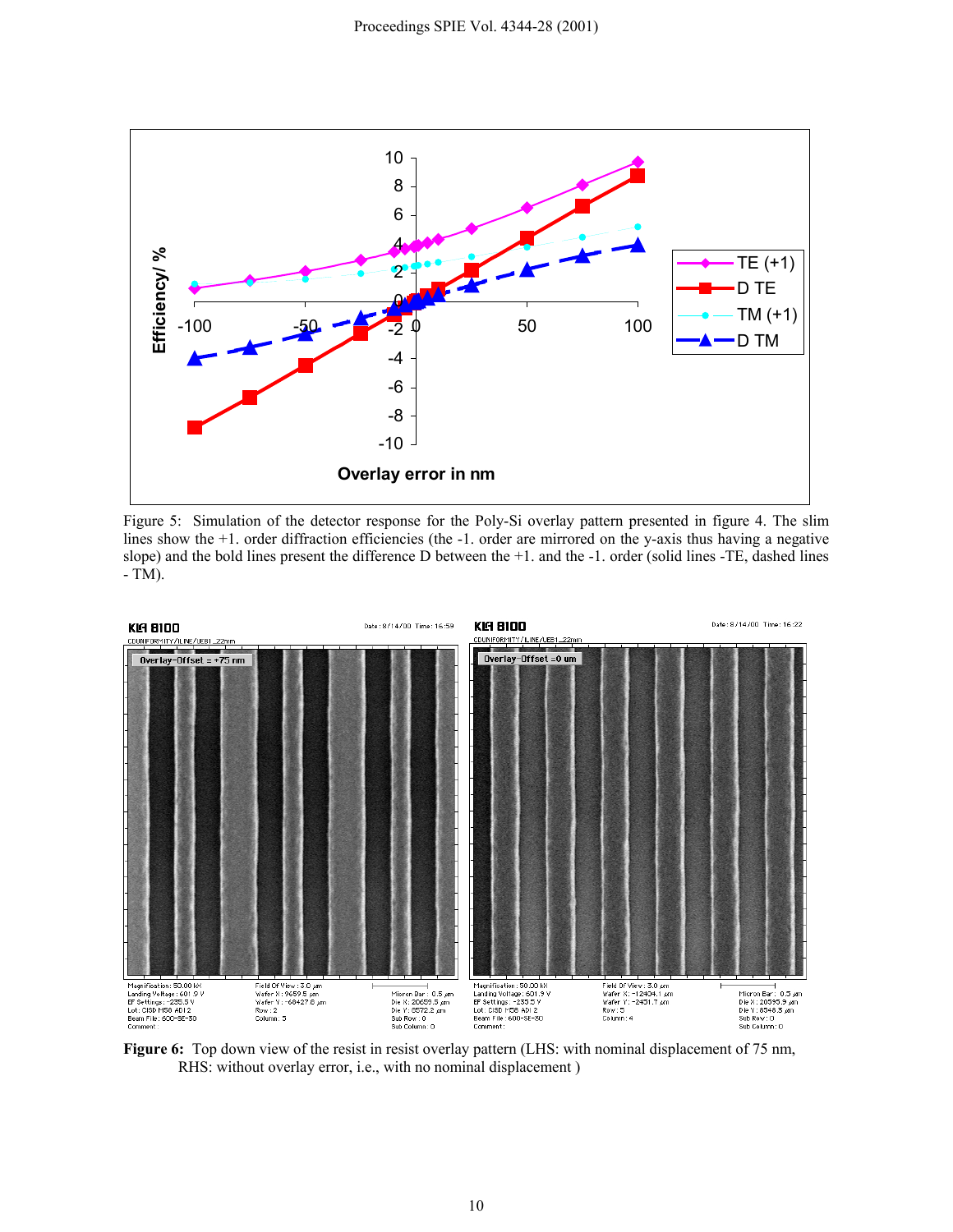

**Figure 7:** First order diffraction efficiency (TE polarisation) for the 1 µm resist in resist grating - measured (diamonds) versus modeled (squares).



**Figure 8:** Cross section of the resist in resist overlay pattern (LHS: with nominal displacement of 75 nm, RHS: without overlay error, i.e., with no nominal displacement )